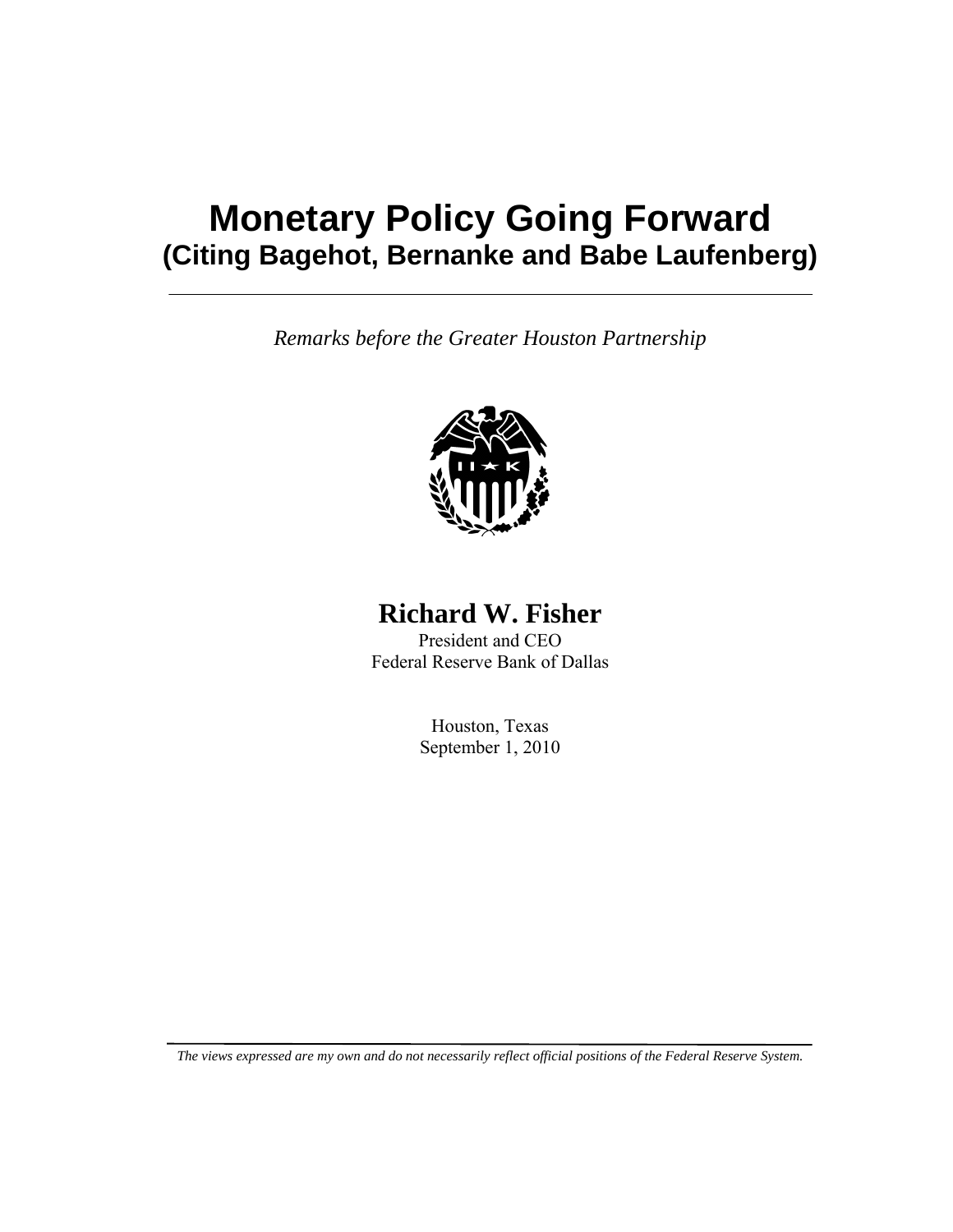## **Monetary Policy Going Forward (Citing Bagehot, Bernanke and Babe Laufenberg)**

### Richard W. Fisher

Thank you, Jodie (Jiles). When I close my eyes and listen to you and that rich, resonant voice, I hear the cadence and passion of a great preacher. When I open my eyes, I see Jodie Jiles the accountant. Jodie, you may be the only "compassionate accountant" on the planet! I thank you for being a man of exacting precision while still possessing a great big heart. I thank you for serving the Houston Branch of the Dallas Fed with constant dedication in reminding us that we serve all the people of Texas and America, regardless of their economic status. And I thank you for that kind introduction.

I recently saw a sign in a shop window in West Texas that said "Lord, please give me just one chance … to prove that money can't buy happiness." Well, we all know that money can't buy happiness, but it sure helps. (I think it was W. Somerset Maugham who said, "Money is like a sixth sense without which you cannot make a complete use of the other five.") Today, I would like to talk about money from the perspective of monetary policy. What is the Federal Reserve's responsibility and what can the Fed do at this critical juncture to brighten the economic picture and bring about a happier circumstance?

Everything I say today reflects my own views. I never attempt to speak for others at the Fed; I always speak of my own volition. Given that I rotate into a formal voting member's slot on the Federal Open Market Committee (FOMC) next year, I thought it might be of interest if I outlined how I see things moving forward.

#### **Financial Stability**

For starters, I think it important to dispel the concept that the Fed has only a "dual" mandate.

To be sure, we are responsible under the Federal Reserve Act for creating the monetary conditions that foster full employment *and* price stability; I will turn to that critical dual mission in a minute. But we also have the responsibility to preserve financial stability. Delivering on our obligation to ensure financial stability is an important prerequisite for executing our duties under the Act. Thus, while it is not formally stated as such, ensuring financial stability is an assumed mandate of the Fed. Understanding that this, too, is the purpose of a central bank will help you understand why we acted as we did to address the Financial Panic of 2008 and what we might or might not do as we seek now to harness monetary policy to restore economic growth.

I think most everyone is aware of the actions the Fed has undertaken since the trip-wire event of Lehman's failure. I do want to remind you, however, that what we faced then was a full-blown liquidity crisis. No financial counterparty was willing to trust, or lend to, another. The interbank lending, commercial paper and asset-backed securities markets ceased to function; money market funds "broke the buck;" the stock and bond markets were in a tailspin; the mortgage markets were in total disarray. In response, the Fed did what central bankers have done since the iconic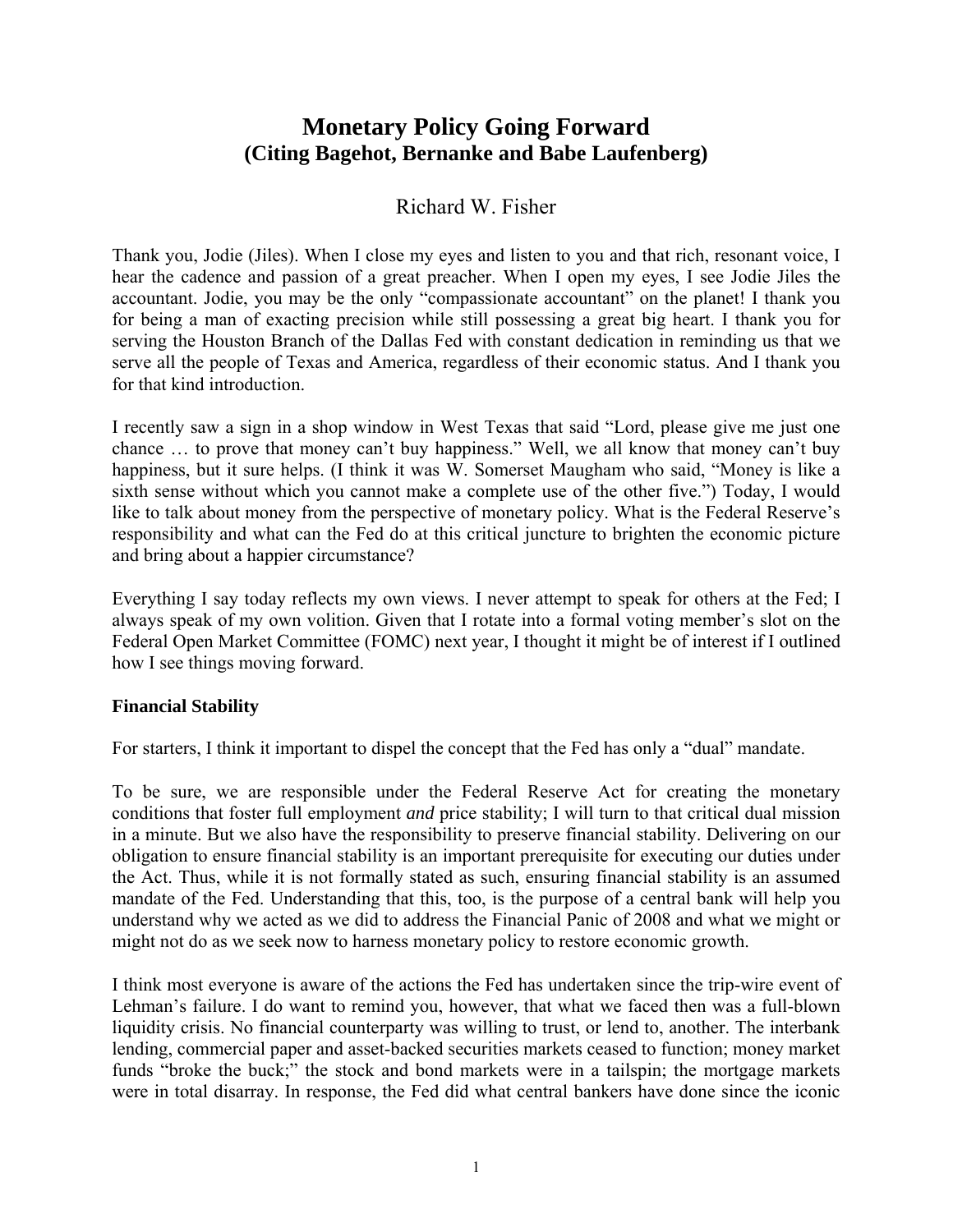Walter Bagehot wrote the rule book for responding to financial panics of the 19th century. We jumped into the breach as the lender of last resort.<sup>1</sup>

This was nervous-making for many. It required that we create and deploy programs totaling trillions of dollars to restore stability to the key markets, providing liquidity to banks and businesses. As it turned out, these emergency interventions by the Fed were effective. And, most important, once they had done their job, we wound them down and closed them up. Let me repeat that: All the emergency liquidity facilities that the Federal Reserve instituted were closed down and did not cost the taxpayers of this great country a single dime. Indeed, last year, as we finished up this work, the Federal Reserve paid \$47.4 billion in profits to the Treasury. Imagine that! A government agency that (a) created programs that actually worked as promised, (b) made money for the taxpayers in the process and (c) undid the programs—all in the space of about 28 months—once they had done their job.

I mention this to illustrate a couple of points.

First, we take our job seriously. We are the central bank of the most powerful and important economy in the world. We bear significant responsibility as the lender of last resort. We have the power to create money. This is an awesome power. We are not afraid to use it. It requires that we discharge our duties deliberately. If we fail to act when action is required, we might be the agent of economic destruction. And if we overreact, we can be equally destructive. Which means we must at all times carefully weigh the costs, as well as the benefits, of any and all actions we take. And as the efficacy of our actions depends upon confidence in our integrity, we must always bear in mind that our word is our bond. We cannot risk either overpromising or undercommitting to executing the duties than have been assigned to us.

Second, I mention this responsibility by way of pointing out that the situation we face now is far different from that which we faced in 2008. Then, banks were at risk of not having access to capital; now they have over \$1 trillion in excess reserves on deposit at the 12 Federal Reserve banks. Then, nonfinancial businesses feared the capital markets would be closed to them; now, the bond markets for publicly traded companies are significantly improved and quite robust (IBM recently issued three-year paper with a 1 percent coupon and, just last week, Norfolk Southern Corp. issued a 100-year bond with a 6 percent coupon); presently, significant amounts of working capital are lying fallow on the balance sheets of the larger firms. Then, the S&P 500 index was cascading to close at 676 on March 9 of 2009; yesterday, despite recent retracement, it closed 55 percent higher at 1,049. Then, small businesses faced being cut off from banks and other forms of non-publicly issued sources of capital; this July, of small businesses seeking credit, the National Federation of Independent Business reported that only 9 percent did not have their credit needs met and only 4 percent mentioned the availability of credit as a significant  $is sue.<sup>2</sup>$ 

I think one could reasonably state that when fear reached a feverish pitch and was crippling the most basic financial markets, the Fed acted appropriately and effectively to restore them.

That said, we are not in the financial pink. Consumers are still under financial duress, and while our most recent survey of senior loan officers indicates banks are beginning to ease credit standards, they are not necessarily expanding credit. The bottom line is that what is restraining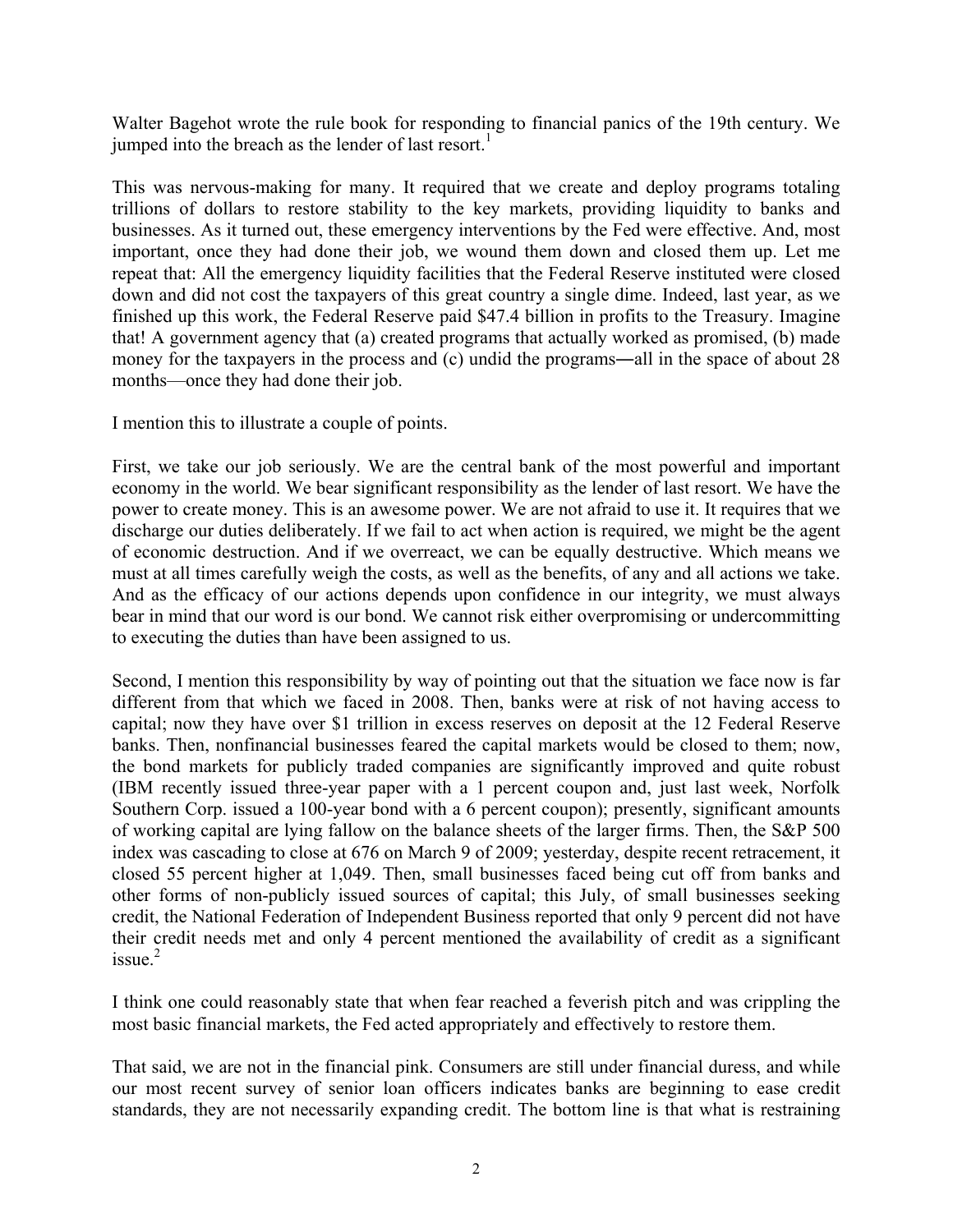the economy is not a shortage of current liquidity; rather, it is uncertainty, high household debt burdens and a lack of confidence in future income growth.

Incomes plunged in 2008 and into early 2009. Since then, growth has resumed. But the gap between where we are now and where we would have been had we cruised along at the longterm rate of nominal growth of 4 or 4.5 percent―consistent with 2.5 percent average real growth and 1.5 to 2 percent inflation―is large and is not narrowing. By our calculation at the Dallas Fed, nominal income is over 9 percent lower than where it would have been had we not been blown off course by the Panic of 2008. With incomes falling short, households have found themselves overburdened with debt. Compounding the problem, the Conference Board's consumer survey shows households expecting income increases over the next six months to be outnumbered by those expecting decreases. This pessimism about income prospects has continued, without interruption, since the collapse of Lehman Brothers. It is unprecedented in depth and duration in the 44 years the survey has been conducted.

As Jodie mentioned, I was a midshipman at the U.S. Naval Academy. One of the basic lessons learned in navigation courses at Annapolis is that if a storm has blown your ship off course, you don't simply resume your old compass heading. You make an adjustment to offset the effects of the blow and you beat a course accordingly. We need monetary and fiscal policies that bring economic growth back up to speed and, over the next few years, begin to close the income gap that opened up during the storms of 2008 and early 2009. Without such policies, progress in deleveraging the balance sheets of households and businesses will be painfully slow and our nation's recovery will be drawn out longer than necessary.

#### **Price Stability**

On the price front, I am known as an inflation hawk. I am comfortable with that description. As I have pointed out many times, ornithologists classify doves as being from the pigeon family. I do not wish to be anybody's pigeon, and nothing I just said about desiring faster income growth should lead you to think I have gone soft on inflation. Nor am I alone in my firm commitment to keeping inflation under control: You may have noted Chairman Ben Bernanke's unequivocal statement last week in Jackson Hole, Wyo., that he sees "no support" within the FOMC for increasing its medium-term inflation goals above levels consistent with price stability.<sup>3</sup> But it is clear that inflation is not the immediate problem facing the nation. As pointed out by the chairman, inflation has declined to a level that is at the low end of the 1.5 to 2 percent range that the participants in FOMC deliberations consider conducive for healthy economic growth over the long run.

The Dallas Fed, which as might be expected, being Texan, has a separate and distinct way of calculating inflation. We use a trimmed-mean analysis.<sup>4</sup> In studying the entrails of the price index for consumer expenditures (the PCE), at present we see neither an impulse toward inflation nor, despite much talk among economists and political pundits, toward deflation. Trimmed mean inflation rates recorded over the last three months have been slightly above the rates we saw in early spring, and the index's six- and 12-month inflation rates have been stable over the past three months. Within the core PCE index, rates of price change for two of the largest components―rent and owners' equivalent rent―have lately turned from falling to rising. That change of direction alone should, in the near term, provide some restraint against further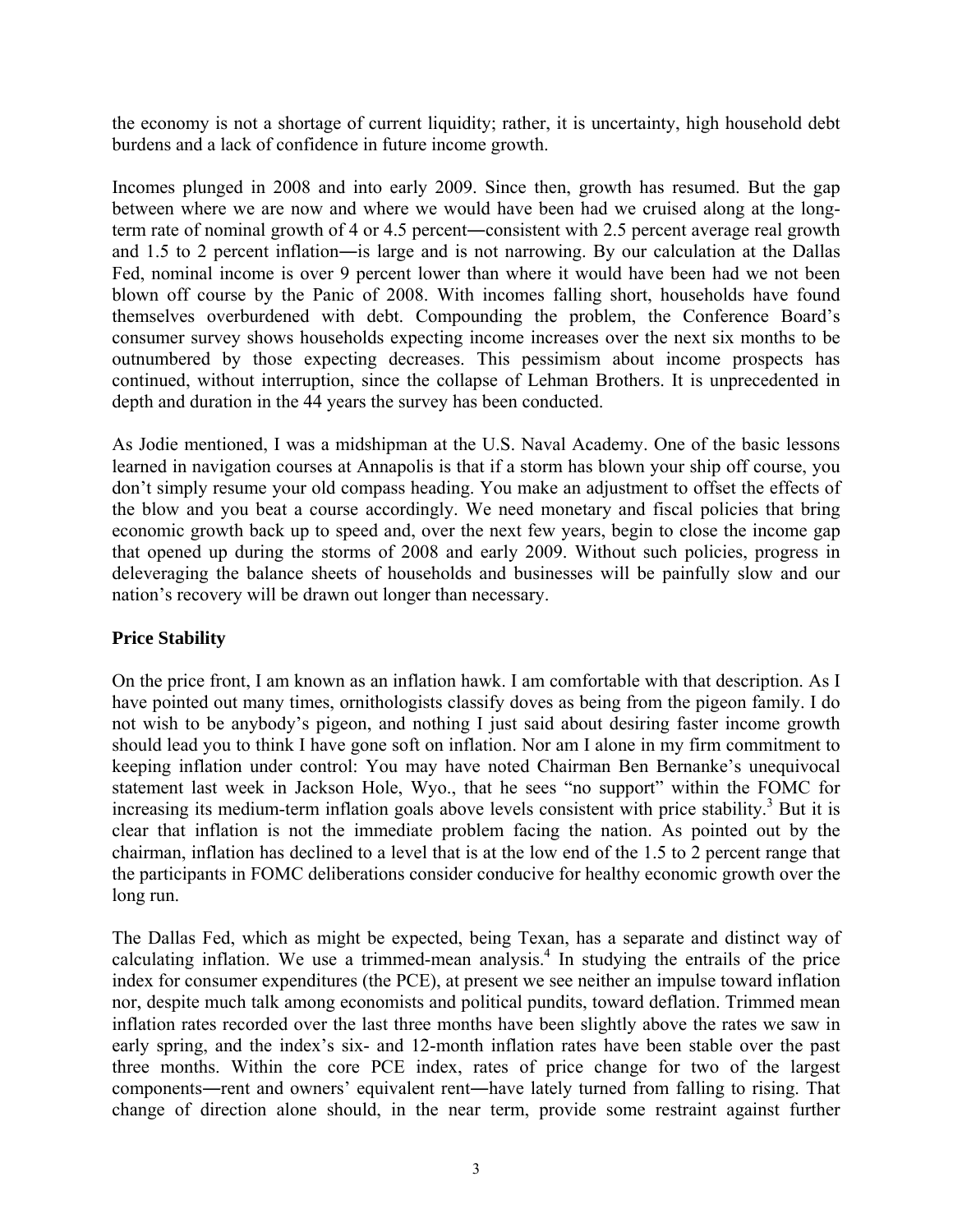disinflation in core PCE. In short, I concur with Chairman Bernanke's assessment that "the risk of either an undesirable rise in inflation or of a significant further disinflation seems low."5

#### **Full Employment**

With the efficacy of most financial markets reasonably restored and inflation subdued, the question then is how the Federal Reserve might best do its part to restore employment growth.

Here's the rub. Note that I say, "Do its part." The Fed is not the end-all for curing every economic pathology. To return to my naval analogy, we are not the only authority in the pilot house. We play a crucial role in conditioning the economy, but we do not play the only role. Fiscal and regulatory authorities share significant responsibility for incentivizing economic behavior through taxes, spending and rulemaking.

With this in mind, I have been outspoken about what I refer to as "random refereeing," by which I mean the tendency for lawmakers and rule makers to create programs that hinder, rather than advance, the incentive for the private sector to expand its payrolls. I spoke of this recently in San Antonio, noting that among the CEOs I regularly survey before every FOMC meeting―leaders of companies nationwide that vary in size from nine employees to over a million and represent a broad cross section of goods and service companies―the prevailing sentiment is that politicians and officials who craft and enforce taxes and rules have been doing so in a capricious manner that makes long-term planning, including expanding payrolls, difficult, if not impossible.<sup>6</sup>

Just last week, I sat in on a financial planning and budgeting discussion with middle managers of one of America's leading consumer goods producers. Asked directly how they determine the allin cost of an employee, the CFO replied, "We can't. We can't because we don't know what will happen on the tax front or with social overhead." So their current plan is to withhold payroll expansion in the United States while investing their growing cash reserves in driving productivity enhancement from their current crop of over 200,000 employees, of which about 70,000 are located in the United States. Meanwhile, they are searching to expand their operations in other countries that "offer better incentives, stability and a more entrepreneurial environment." The sentiment expressed by this CFO is not atypical. A careful reader of the minutes of the last FOMC meeting will note that several participants in the committee's deliberations "reported that business contacts again indicated that uncertainty about future taxes, regulations, and health-care costs made them reluctant to expand their workforces. Instead, businesses had continued to meet growth in demand for their products largely through productivity gains and by increasing existing employees' hours." This does not bode well for job creation here at home.<sup>7</sup>

The retarding effect of heightened uncertainty over the fiscal and regulatory direction of the country makes it difficult to kick-start the transmission mechanism of the economy. One might reasonably posit that the gas tank of those who have the capacity to hire―the private-sector businesses of America―is reasonably full. And one might conclude that the Fed, having cut the cost of interbank overnight lending to near zero and used quantitative easing to coax the entire yield curve downward, has driven the cost of gas to virtually nil for both the government and those businesses that are creditworthy.

The issue now is how that fuel might be released so as to propel the engine of job creation and drive a happier pace of economic growth.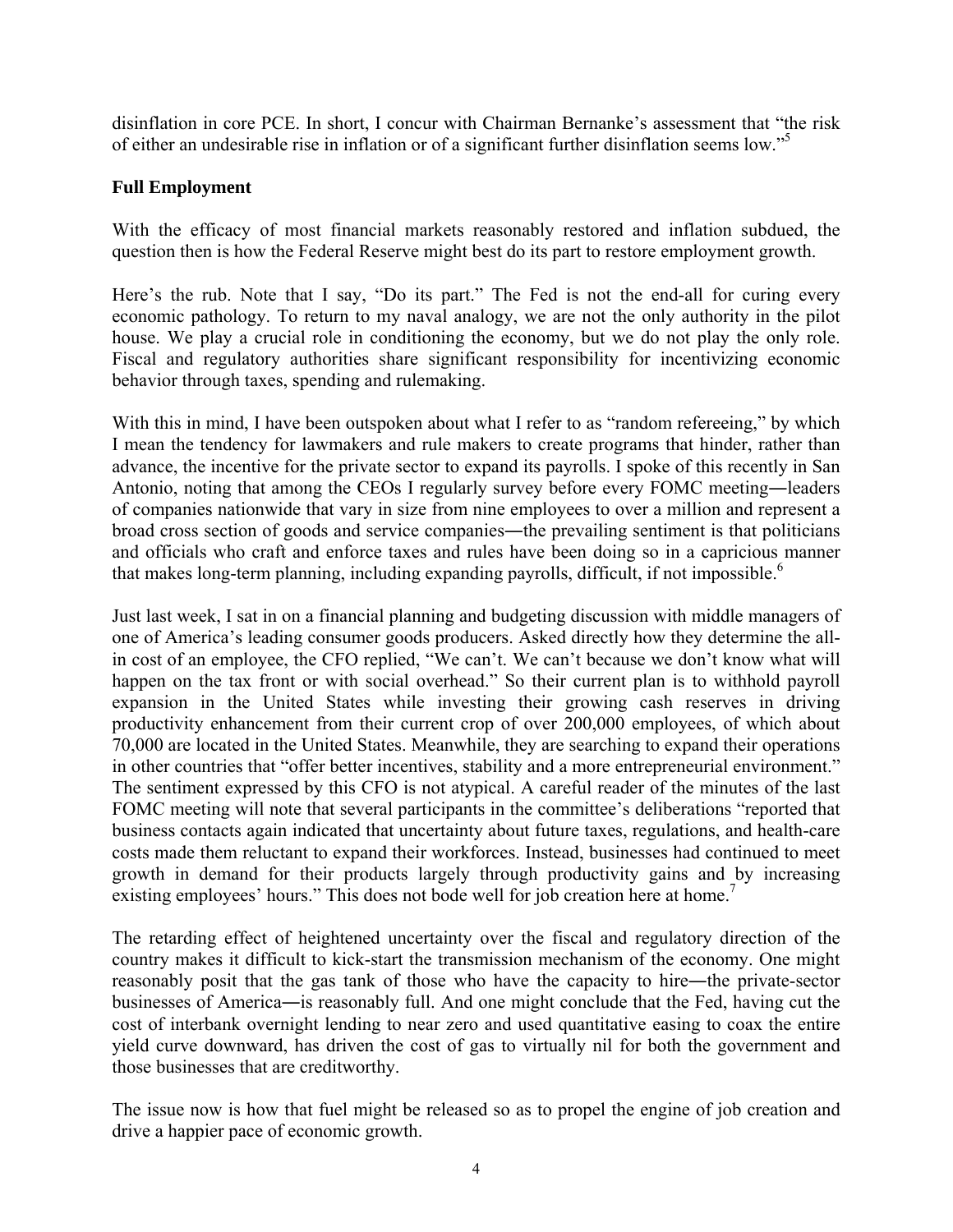This does not mean that the actions of the Fed going forward are unimportant or that our job is ever done. At the last meeting of the FOMC, we collectively decided to reinvest the proceeds of payments from our portfolio of mortgage-backed securities into longer-term Treasury securities, thus keeping constant the size of our portfolio and avoiding a possible passive reduction in monetary accommodation. In part, this represents a recognition that the performance of the economy is sub-par and we wish to "do no harm" to the process of repair.

The former NFL quarterback and present sports anchor for the CBS affiliate in Dallas–Fort Worth, Babe Laufenberg, recently reminded me that in football, "momentum is not a light switch." It cannot be turned on in an instant; it needs to build throughout the season. At a minimum, we need to let the slight momentum of the current economic recovery build and do nothing to disrupt it.

As for doing more than avoiding passive tightening in an attempt to goose up that momentum, much will depend on the cost–benefit trade-off of utilizing any of the additional tools in our kit. I think it is abundantly clear to the market that regardless of the language the FOMC employs to describe its deliberations and intentions, the consensus of the committee is to keep the price of money—the cost of the gas needed for our nation's economic engine—low until the committee is confident that the gears of the economy have begun to mesh more robustly.

Which focuses attention on the size of our balance sheet and whether we will expand it. Personally, I would be reluctant to do so unless or until fiscal and regulatory initiatives are aligned with the needs of job creators. Otherwise, further accommodation might be pushing on a string. In the worst case, it could flood the engine of the economy with gas that might later ignite inflation. Of course, if the fiscal and regulatory authorities are able to dispel the angst that they are reportedly causing, further accommodation may not be needed because the liquidity that has been built up on corporate balance sheets and in the excess reserves of banks might then be released into the economy and spur job creation.

For me, the ball is in the fiscal court for now. Any further action by the Fed must be subject to the kind of rigorous cost–benefit analysis that Ben Bernanke cited in Jackson Hole. One of the variables that must be taken into account is whether fiscal and regulatory policies are conducive to growth.

Returning to the sign in that West Texas shop, I believe that monetary accommodation alone cannot buy happiness. I am as keen as anyone on providing the monetary means to make the engine of the American economy hum once again. We need to get back on the path of narrowing the gap between income growth and what the American people hoped and planned for when they charted the course of future income streams needed to meet their financial obligations, conduct their businesses and care for their families.

As with individuals, for the economy to be truly content, it must have confidence in itself and in the future. I believe the Fed should employ every tool it has available to make that possible. But it is important to recognize that we cannot do it alone. The best way to leverage the influence of monetary policy is to have fiscal and regulatory policy that complements, rather than counters, the impact we might have in helping the economy get back on the course of sustained, noninflationary growth.